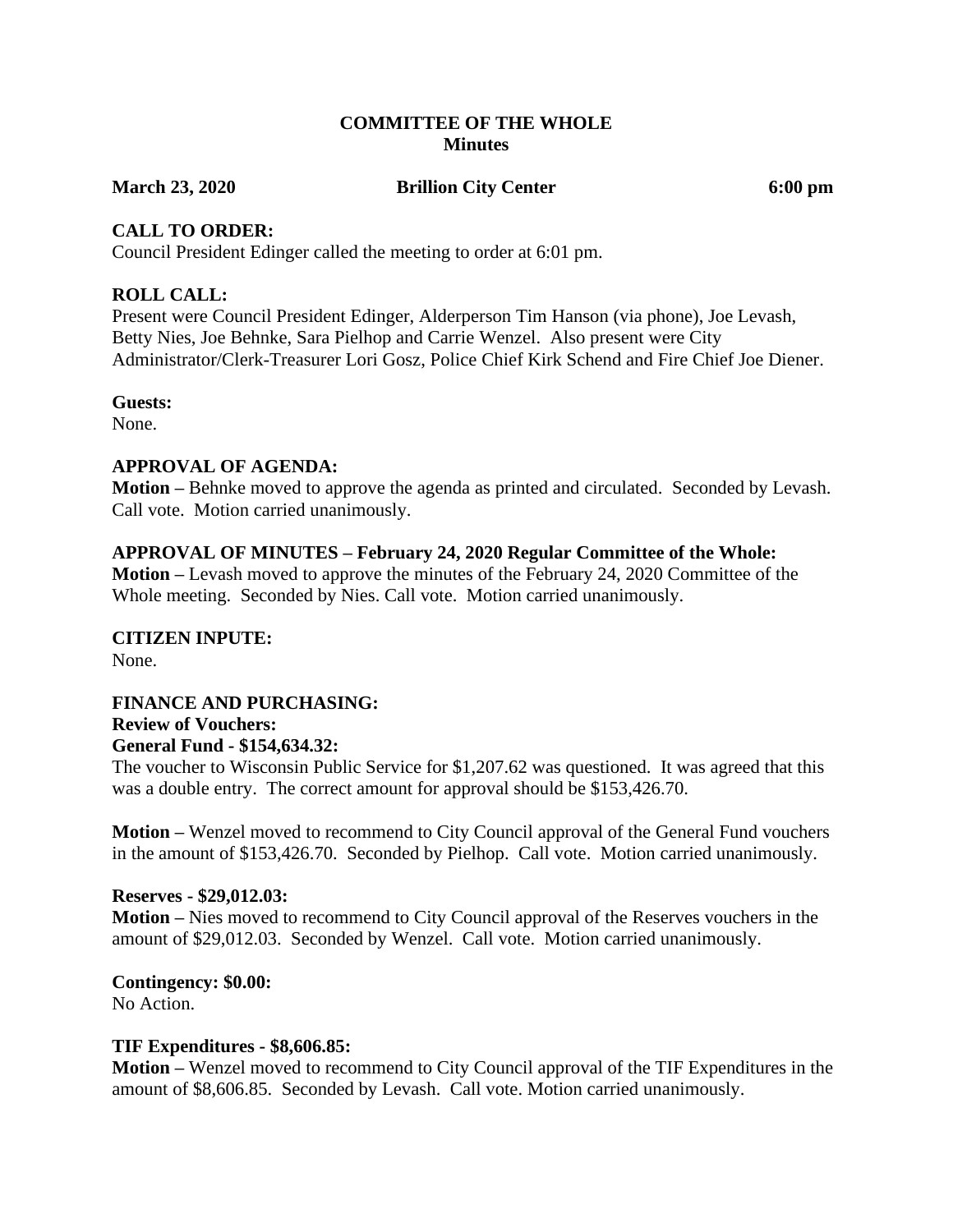#### **Review of License Applications:**

#### **Operator License – New: Mark Heim Sr.:**

**Motion –** Pielhop moved to recommend to City Council the approval of the operator license to Mark Heim Sr. Seconded by Levash. Call vote. Motion carried unanimously.

#### **Class B Beer & Class B Liquor – Zeroturn Inn LLC for Zeroturn Inn LLC:**

**Motion –** Wenzel moved to recommend to City Council the approval of the Class B Beer & Class B Liquor license to Zeroturn In LLC for Zeroturn Inn LLC. Seconded by Nies. Call vote. Motion carried unanimously.

### **Kennel License – 332 Valley View Drive:**

**Motion –** Peilhop moved to recommend to City Council the approval of the Kennel License for the property owner at 332 Valley View Drive.Seconded by Behnke. Call vote. Motion carried unanimously.

#### **Review of Payroll:**

**Motion –** Wenzel moved to recommend to City Council the approval of the February 28, 2020 payroll in the amount of \$ 46,297.44, and the March 13, 2020 payroll in the amount of \$ 49,196.31 collectively. Seconded by Peilhop. Behnke questioned the overtime for Police if is was for vacation fill or shift fill. Chief Schend stated it will be more clearly identified moving forward.

Call vote. Motion carried unanimously.

### **PROTECTION OF PERSONS AND PROPERY:**

Chief Schend stated and Chief Dienor have been quite active in the Coronovirus crisis. Chief Dienor stated things are changing by the hour. The County has now set up a site that is most accurate information available. Chief Schend and Chief Dienor are asking for everyones understanding during this crisis. Chief Dienor stated the Governors plans will be released on Tuesday, March 24, 2020. Chief Schend stated the Police Officers are aware that any personal plans they have may have to be put on hold.

### **CITY BUILDINGS AND GROUNDS:**

**Brillion Works Demolition – Brandenburg Industrial Services Inc. – Change Order #3:** Geiger reported the building demolition work was completed on 3/17/2020. August Winters is on site with water and sanitary sewer terminations. Geiger contacted McClone Insurance to do a walk through of the property to make sure the site is free of any liability concerns. He stated the City may not have to put a fence around the property. Geiger reported that Brillion Works LLC wanted to leave some of the building up and they will be securing those buildings. Geiger explained the work to be done in the change order.

**Motion –** Levash moved to recommend to City Council Change Order #3 with Brandenburg Industrial Services Inc. for the Brillion Works LLC demolition project. Seconded by Behnke. Call vote. Motion carried unanimously.

Geiger reported Andy Dumke will begin work on this City Center Apartments in April.